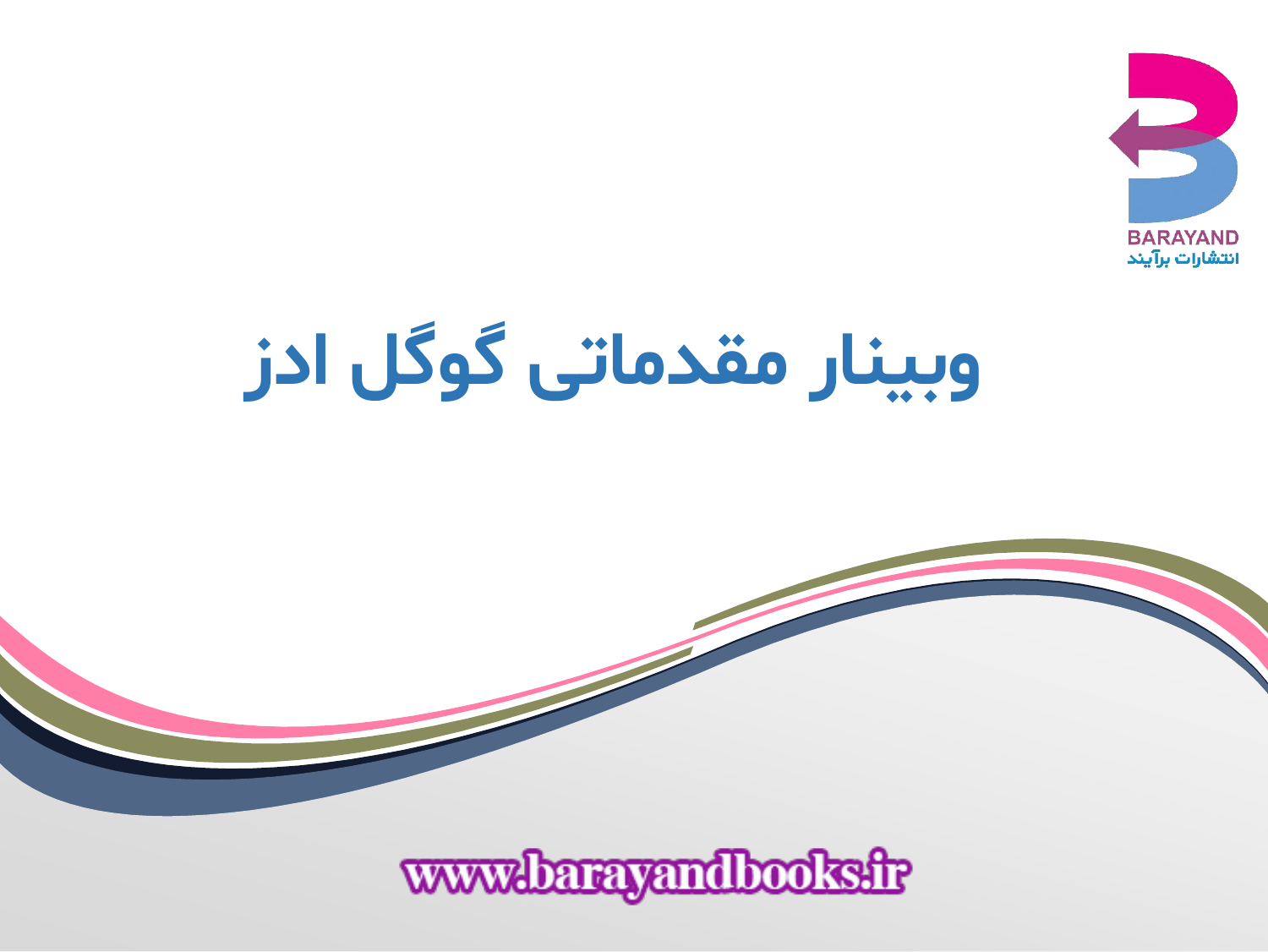# مرجان فتاح

- $(\textcircled{\small{\textcirc}}$
- $\bf \bm \Theta$ Marjan Fattah
- marjan7.fattah@gmail.com  $\boxtimes$

Performance marketer azki & bimito

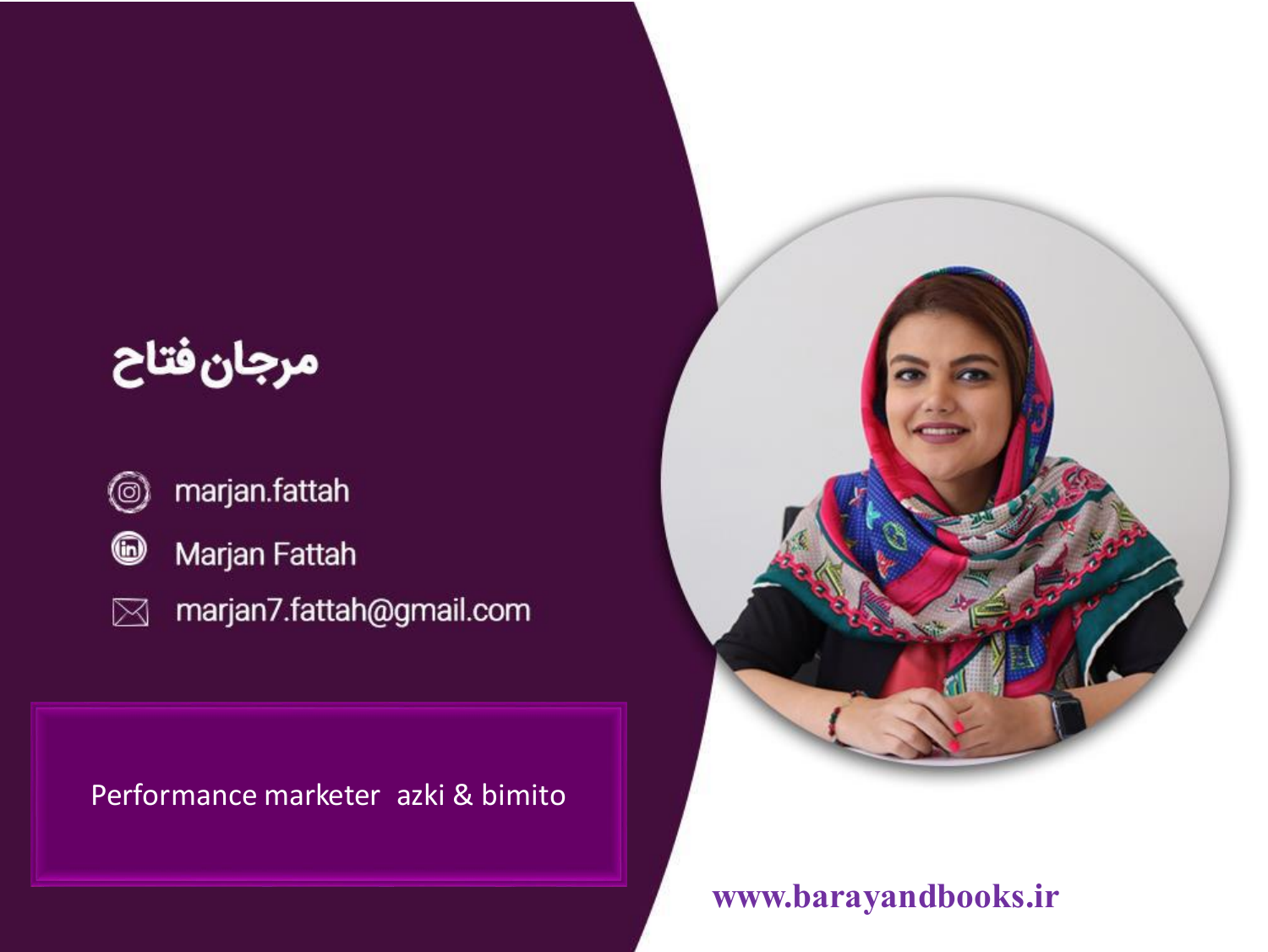## **What is Google Ads?**

Google Ads is Google's online advertising program. You can create online ads to reach people exactly when they are interested in the products and services that you offer. Google Ads is a product that you can use to promote your business, help sell products or services, raise awareness, and increase traffic to your website.

Google network ads: Display network **❖ Search network** 



**Marjan.Fattah**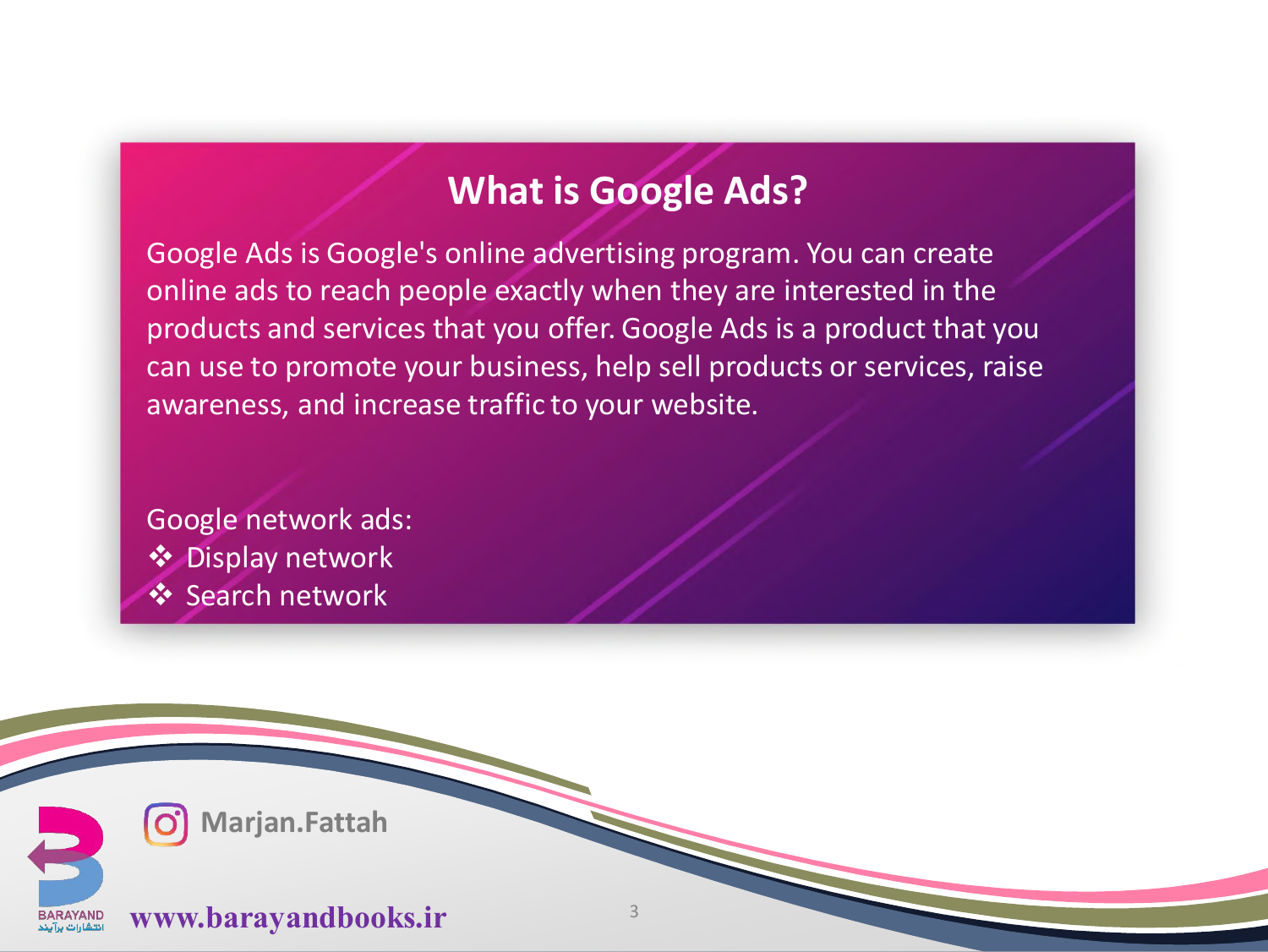# Types of Google Ads Campaigns

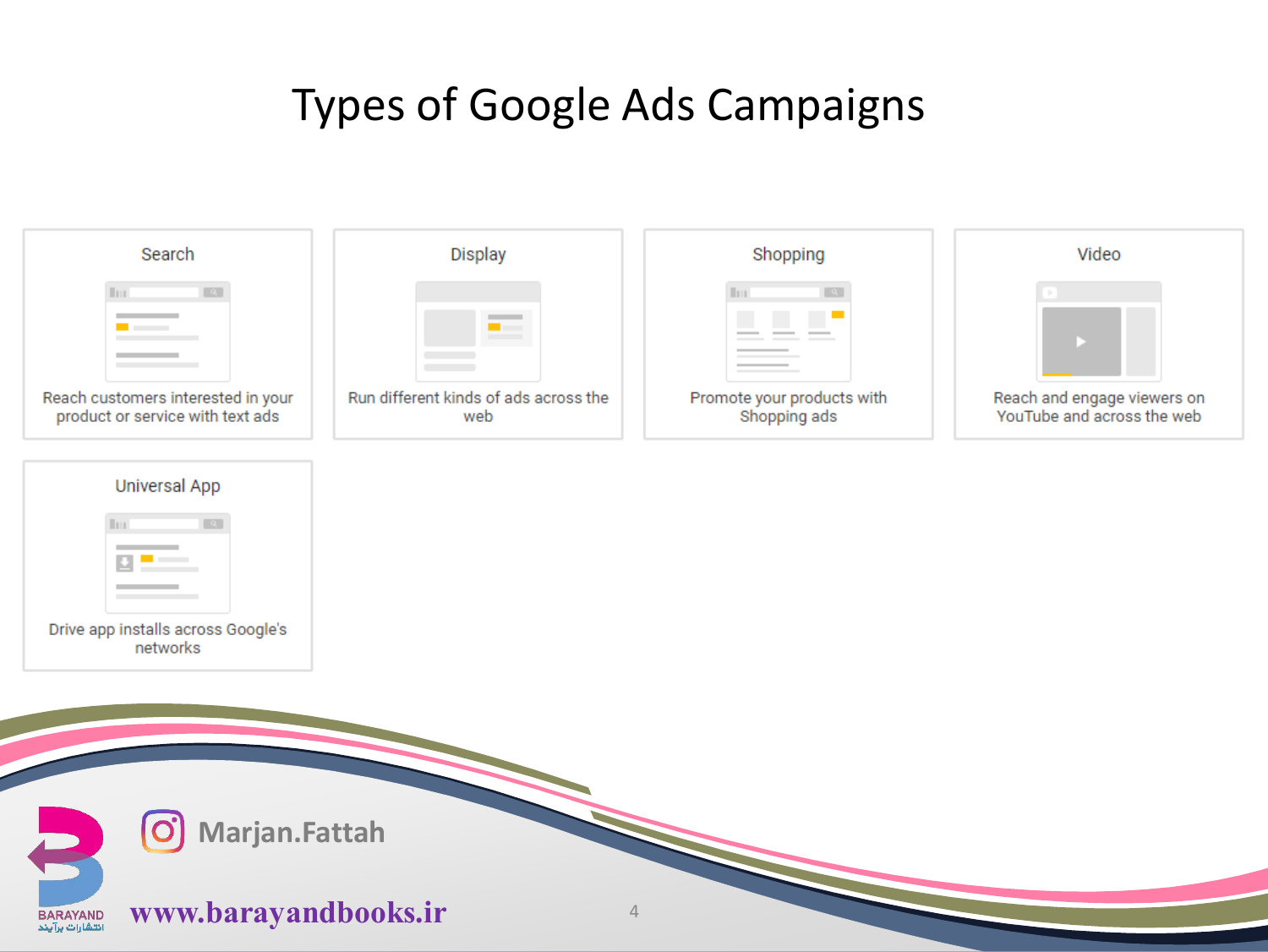## **Search ads**

حريد بينظ فرابينه - Ocarum motoau ror

#### $Ad$  · www.safarmarket.com/ $\blacktriangleright$

خر بد از ز انتر بن بلیط هو اییما - مقایسه قیمت از ایین 15سایت بر تر

**خرید** و مقایسه قیمت **بلیط هواپیما** داخلی و خارجی از بین صد ها سایت و تا فرودگاه رایگان برو. قیمت صدها فروشنده **بلیط هواپیما** ر و ابرای هر مقصدی که میخوای مقایسه واز دیترین فروشنده خریدکن. بشتیانی 24 ساعته، تصمین پایین ترین قیمت.

#### Ad · www.flvtodavir.com/ +

#### خر بد ار ز ان بلیط هو ابیما - بلیط هو ابیما با ار ز انتر بن قیمت

**خرید ارزانترین ترخ بلیط هواپیما** به تمام مقامند بروازی بصورت ۱۰۰٪ آنلاین با برداخت کارت شتاب ِ **خرید بلیط هواپیما** در سابت فلای تودی با ارزانترین قیمت و منتوع ترین بروازهای... Deal: Up to 50% off بهترين تخفيف

#### \* ارزانترین ترخ/برواز حارم/Ad · www.flightio.com

#### خر بد بليط هو اييما خار جي- داخلي - راز را و را بگان و اتضمين...

رزرو رایگان **بلیط هواپیما** به نمامی مقاصد خارجی و داخلی، رزرو هتل، **خرید** با کارت شتاب استرداد آنلاین و بشتیانی همه روزه .<br>24 ساعته, پھرين قيمت, پاسخگويے, ٢۴ ساعته, قوو<sub>ا</sub>ئرين موتور, جستجو, بشتيانے, بينالمللے, تلاط هواندما مشهد - تلاط هواندما کنش - تلاط هواندما خار حی - تلاط از زان هواندما

#### www.alibaba.ir = Translate this page

#### بلیط هو اینما – خراید بلیط هو اینما | حلے بابا

.<br>هر**ید بلیط هواپیما** از علی بابا : با سابقه ترین و ممتر ترین سامانه رزرو **بلیط هواپیما و هرید** اینترنتی **بلیط هواپیما** جارتر و سیستمی، قطار والتوبوس خريد بليط هوابيما خارجي - بليط چارش - قيمت بليط هواپيما - بليط ارزان هواپيما You've visited this page 4 times. Last visit: 9/24/20

Marjan.Fattah

**BARAYAND** انتشارات برآيند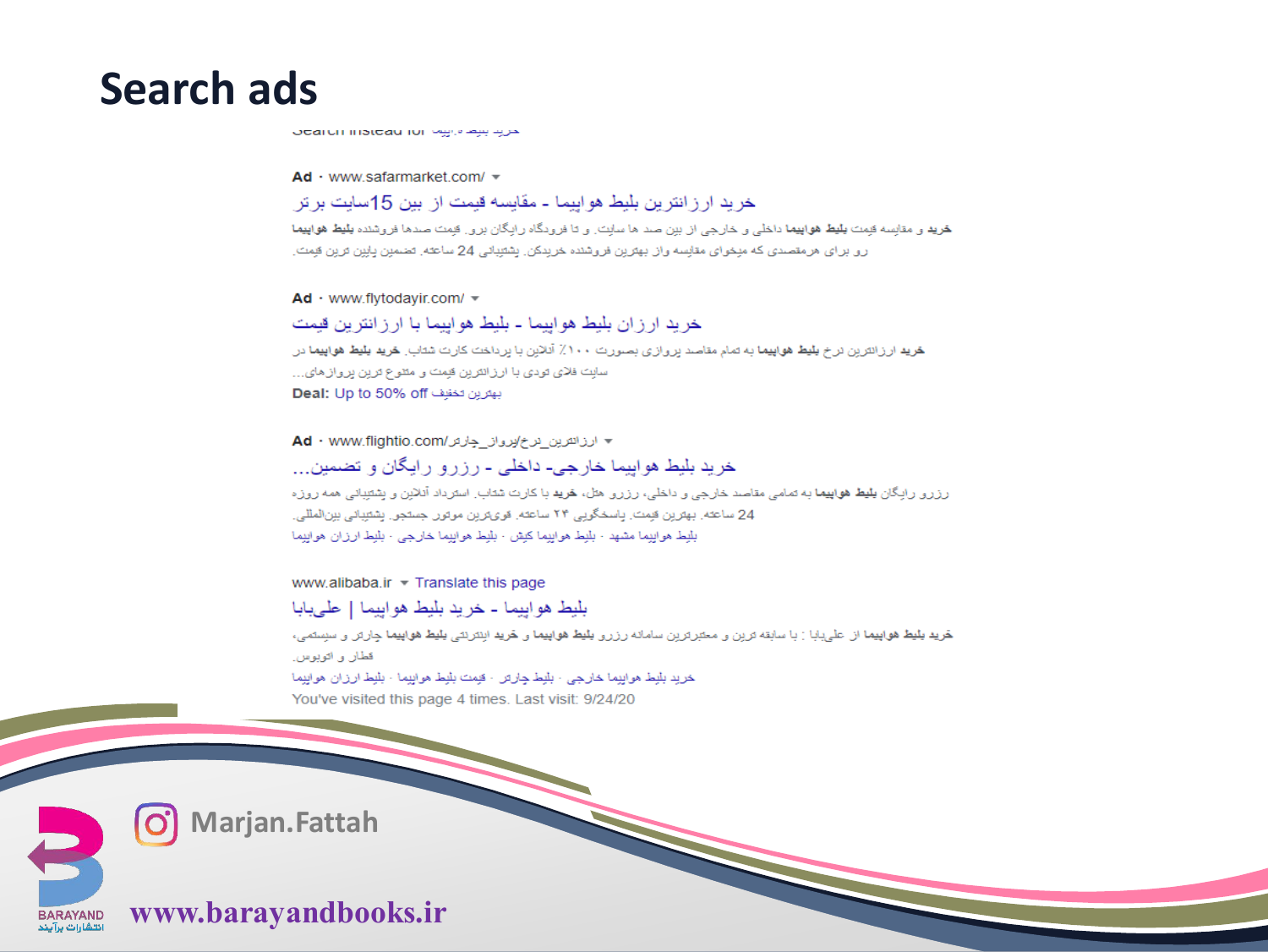## **Display ads**



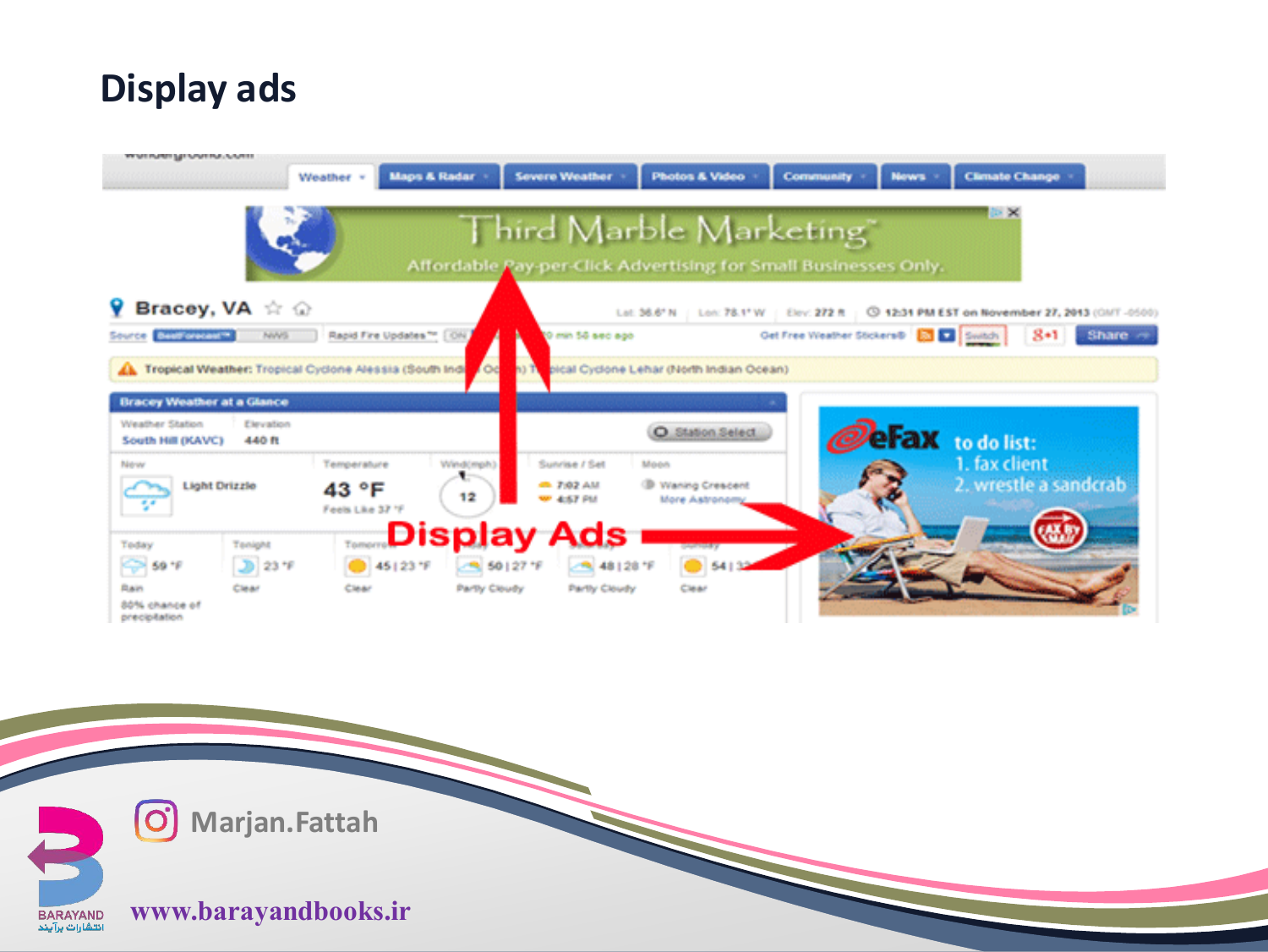## **Shopping ads**





**Marjan.Fattah** O,

**www.barayandbooks.ir**

**BARAYAND** انتشارات برآیند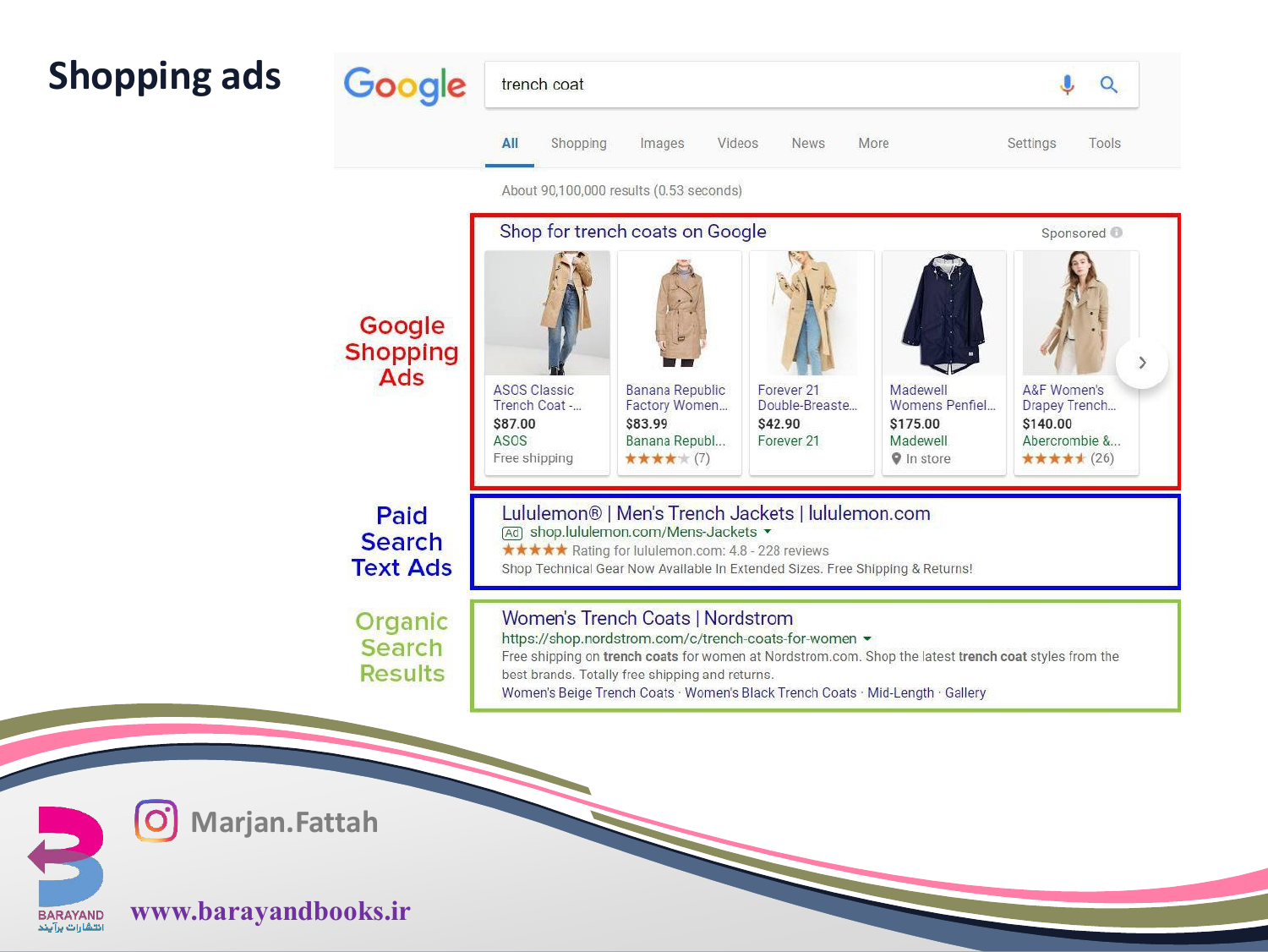# **Video ads**



 $\left[ \bigcirc \right]$ **Marjan.Fattah**

**BARAYAND** انتشارات برآيند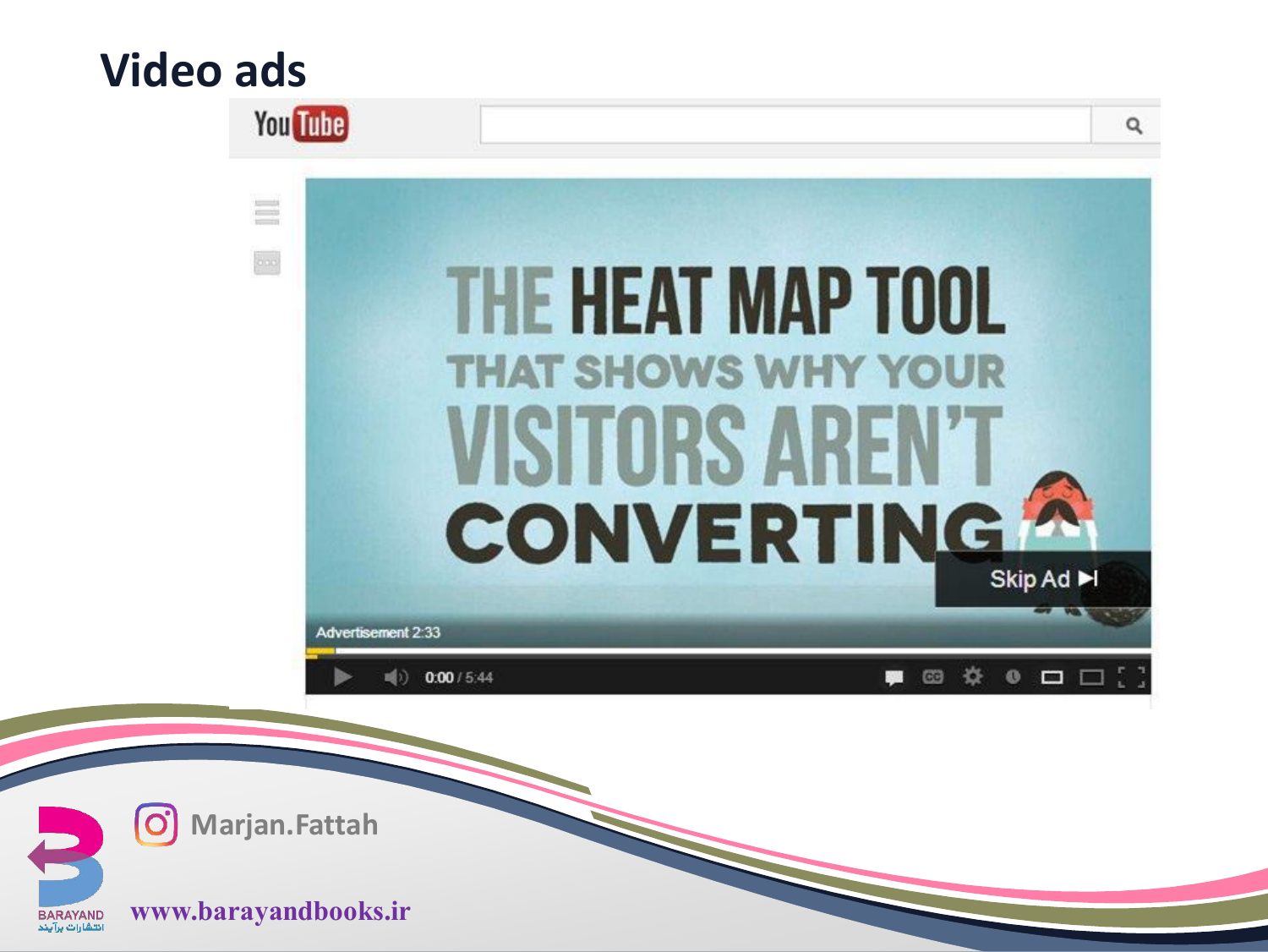## **Universal app**





**Marjan.Fattah**

BARAYAND<br>انتشارات برآیند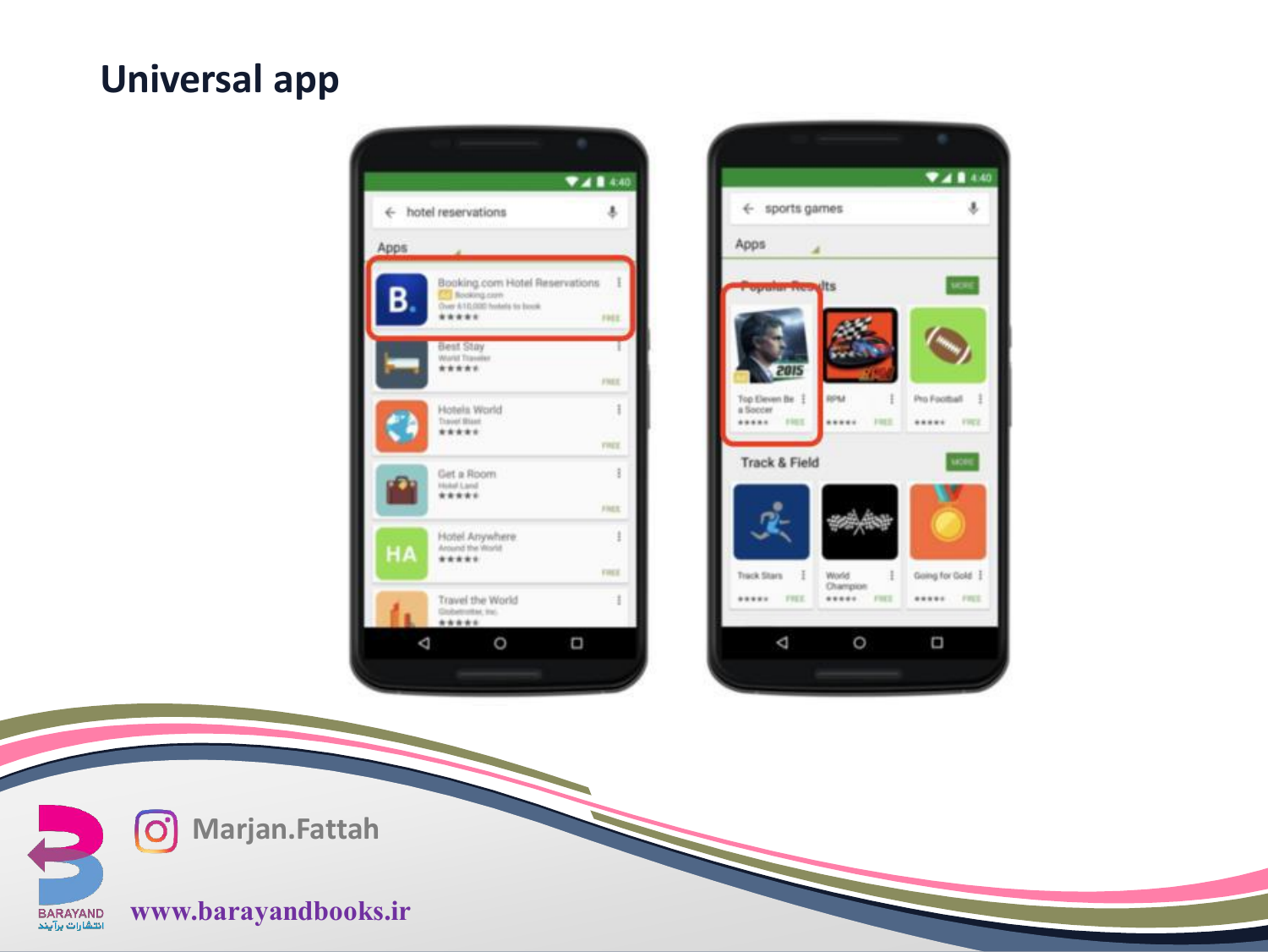## **Why we should use Google Ads?**

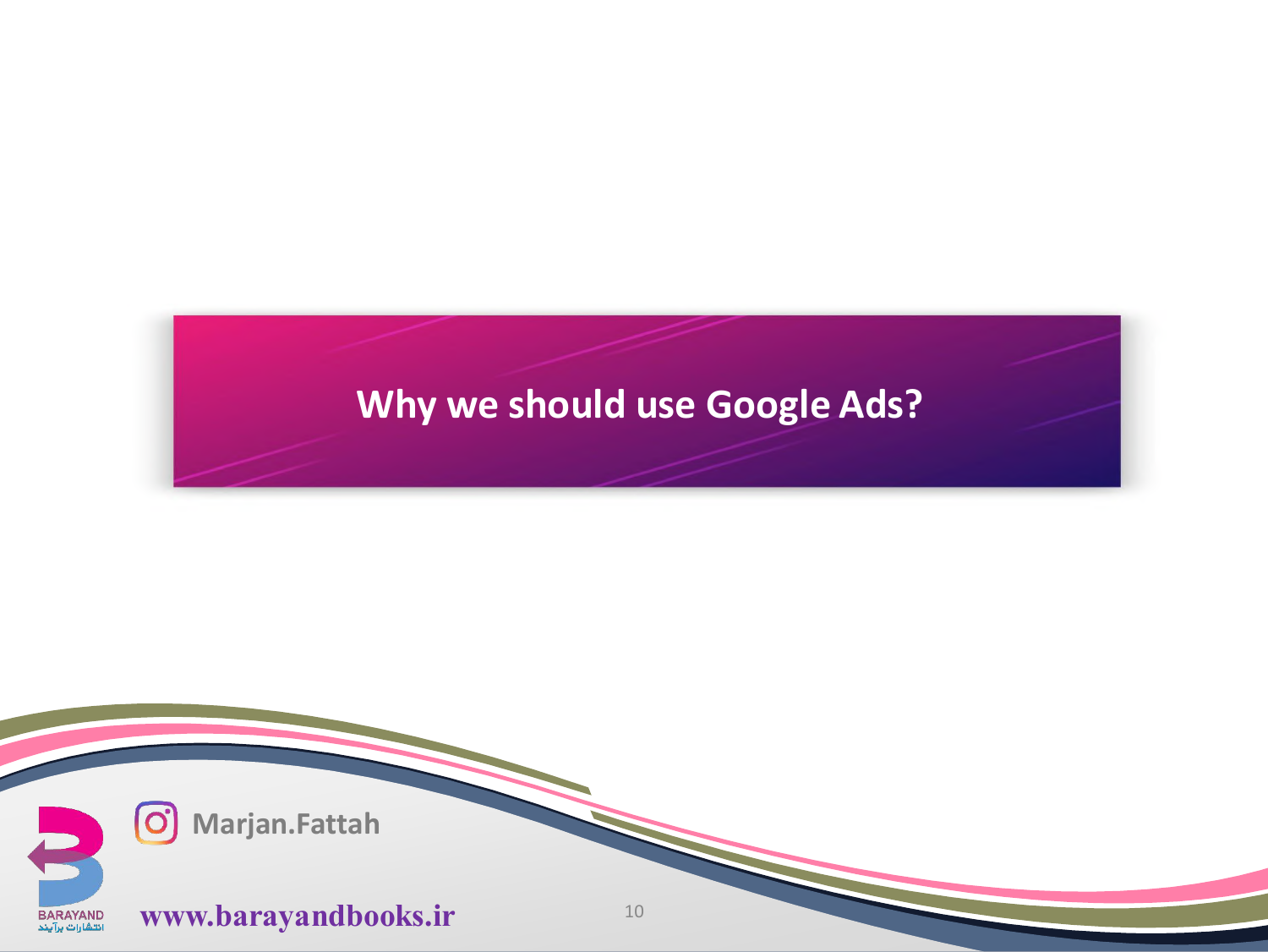# **How much does Google Ads cost?**

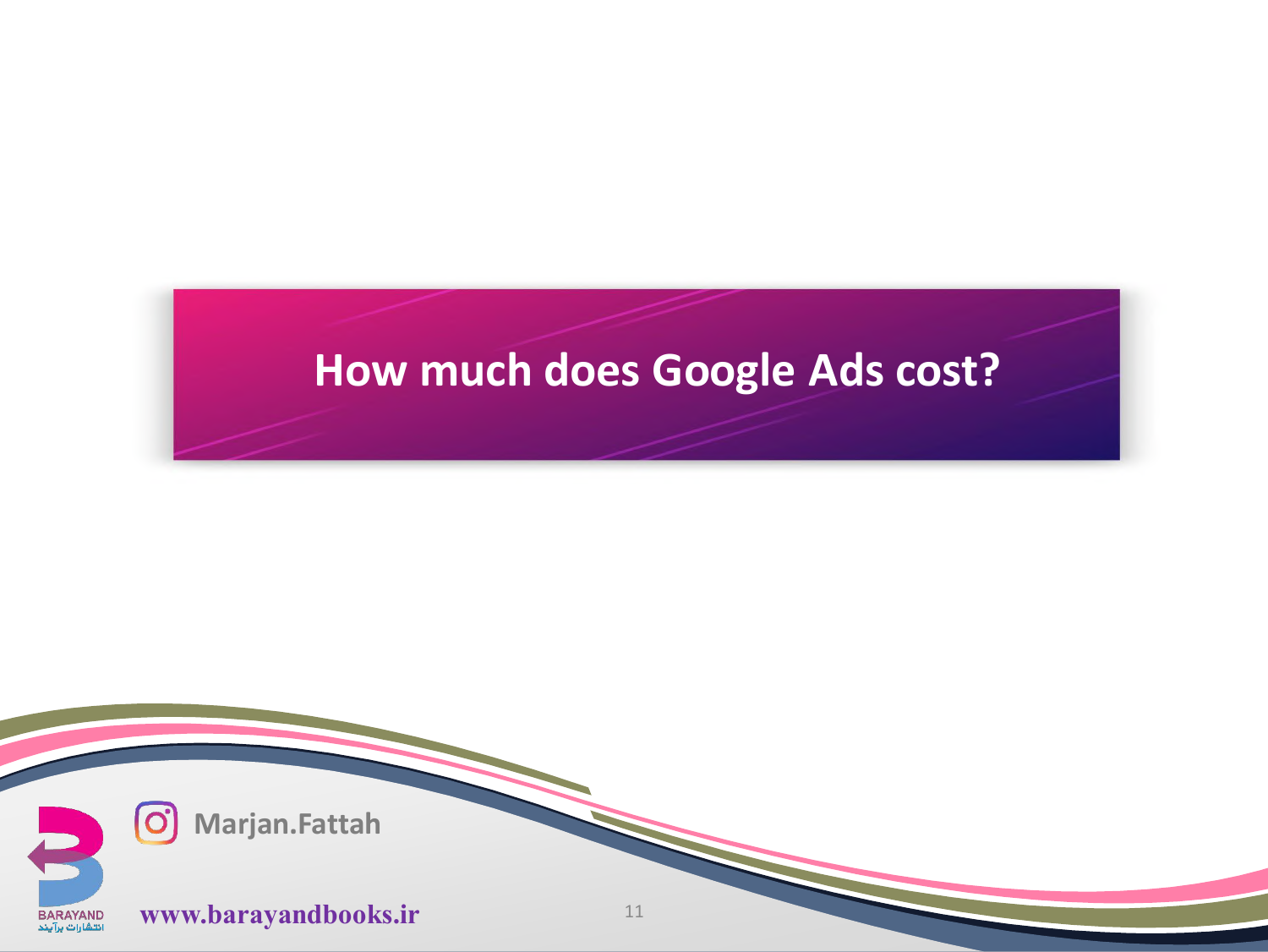



# GoogleAds

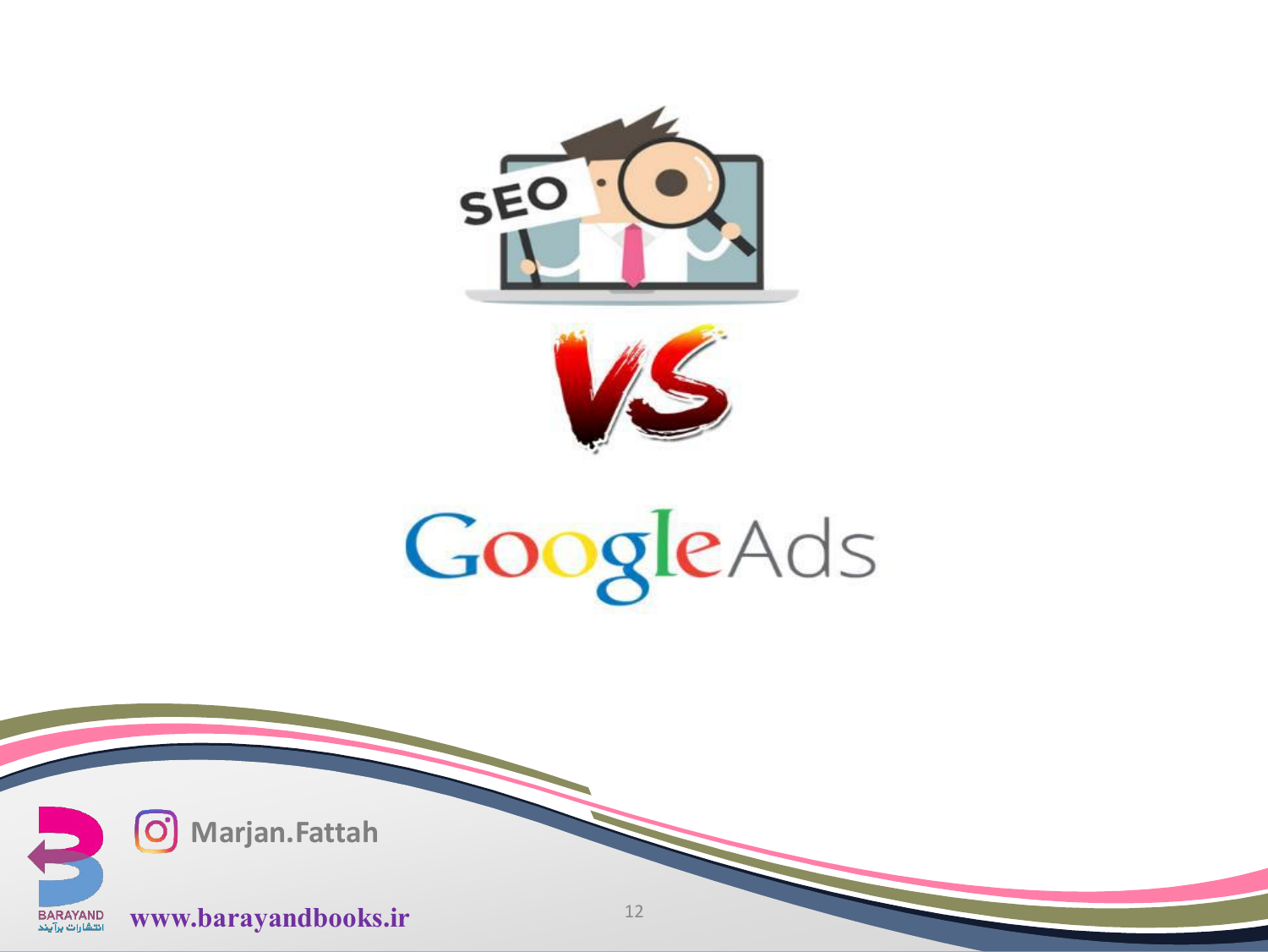# **How does Google Ads work?**

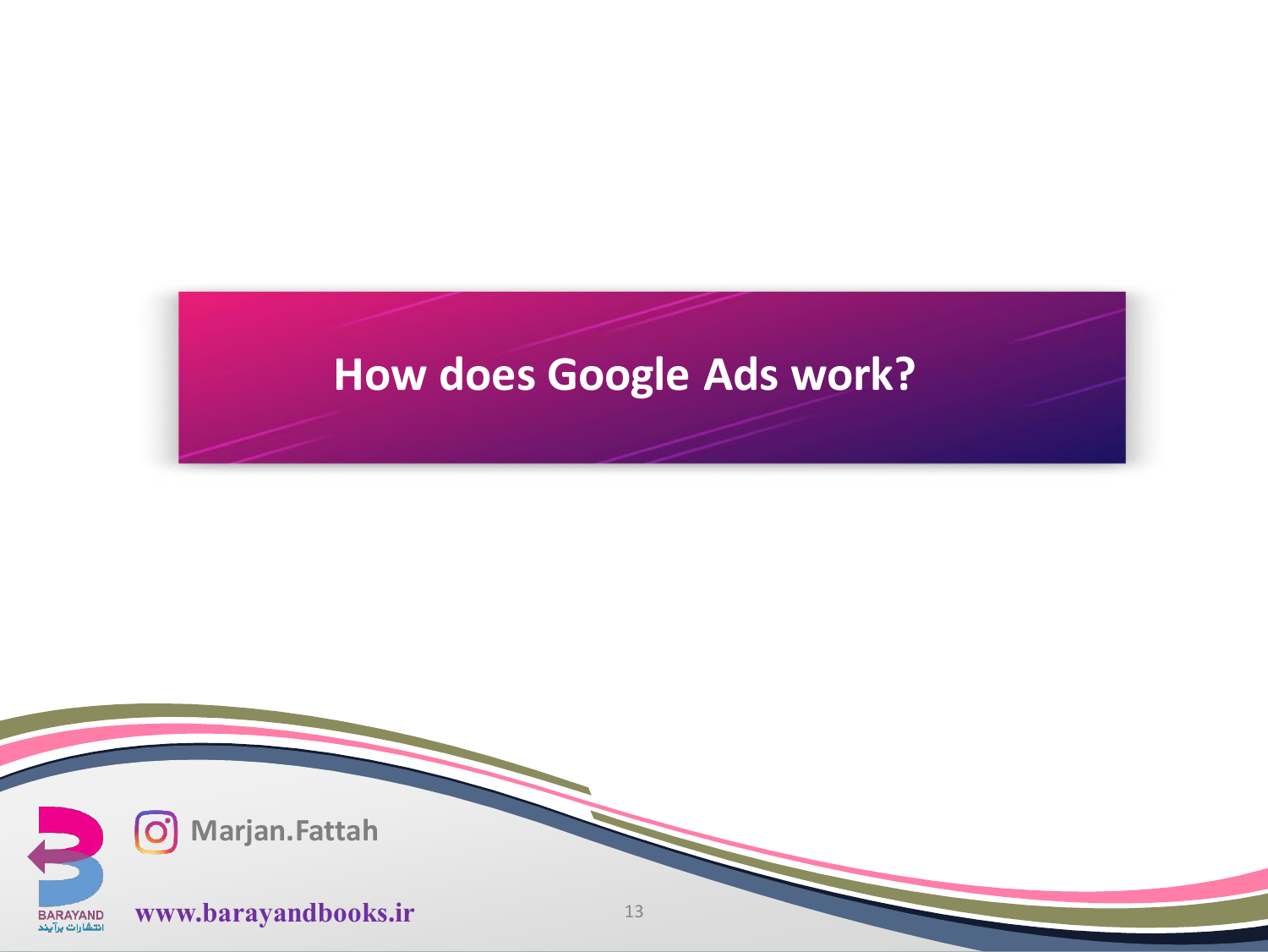## **Auction**



O Marjan.Fattah

 $\blacktriangleright$ 

BARAYAND<br>انتشارات برآیند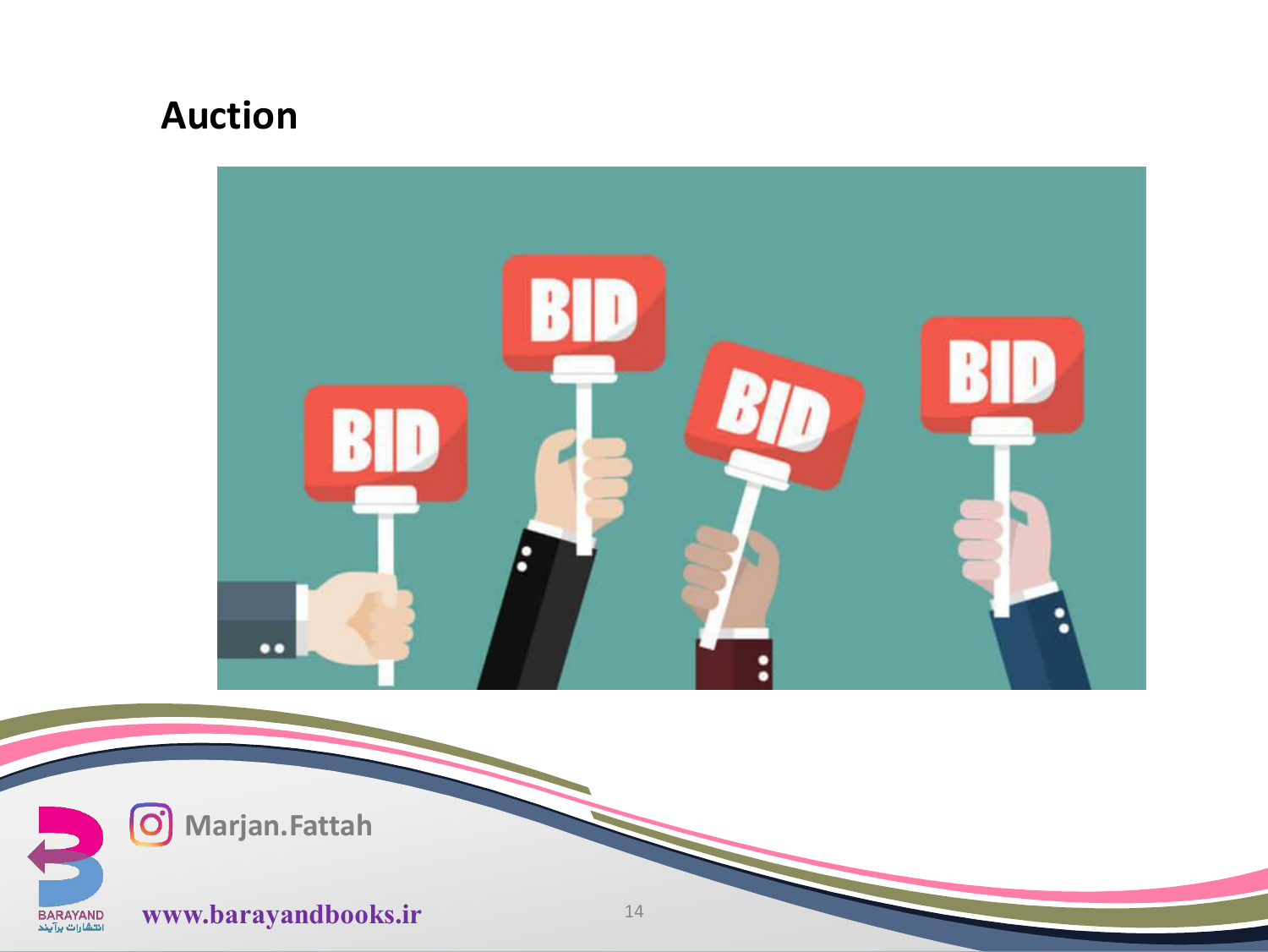| \$2.00<br>10<br>20<br><b>ADVERTISER 1</b><br>\$4.00<br>$\overline{\mathbf{4}}$<br><b>ADVERTISER 2</b><br>16<br>\$6.00<br>12<br><b>ADVERTISER 3</b><br>$\overline{2}$ | <b>POSITION</b> |
|----------------------------------------------------------------------------------------------------------------------------------------------------------------------|-----------------|
|                                                                                                                                                                      |                 |
|                                                                                                                                                                      |                 |
|                                                                                                                                                                      |                 |
| \$8.00<br>8<br>$\mathbf{1}$<br><b>ADVERTISER 4</b>                                                                                                                   |                 |

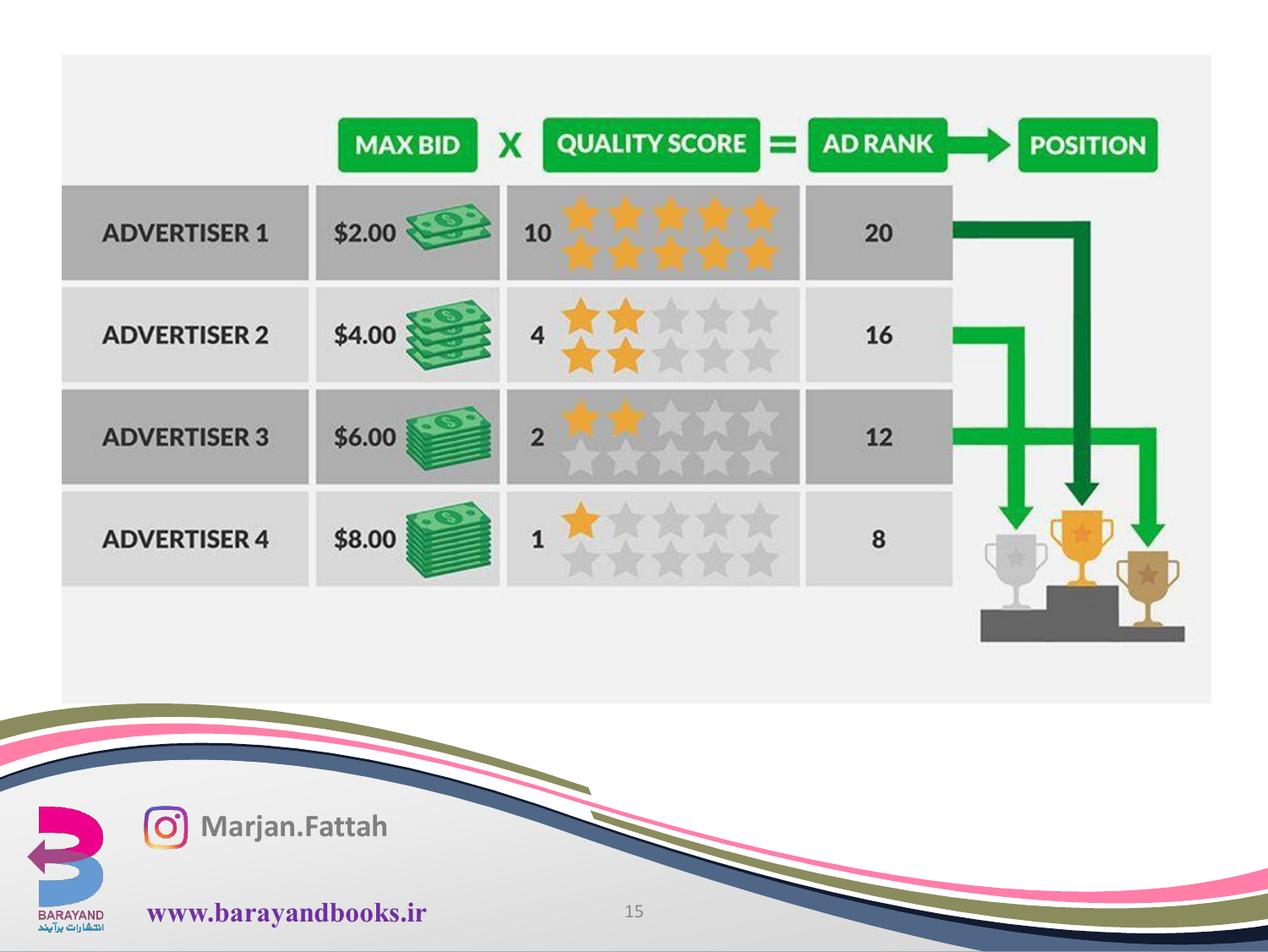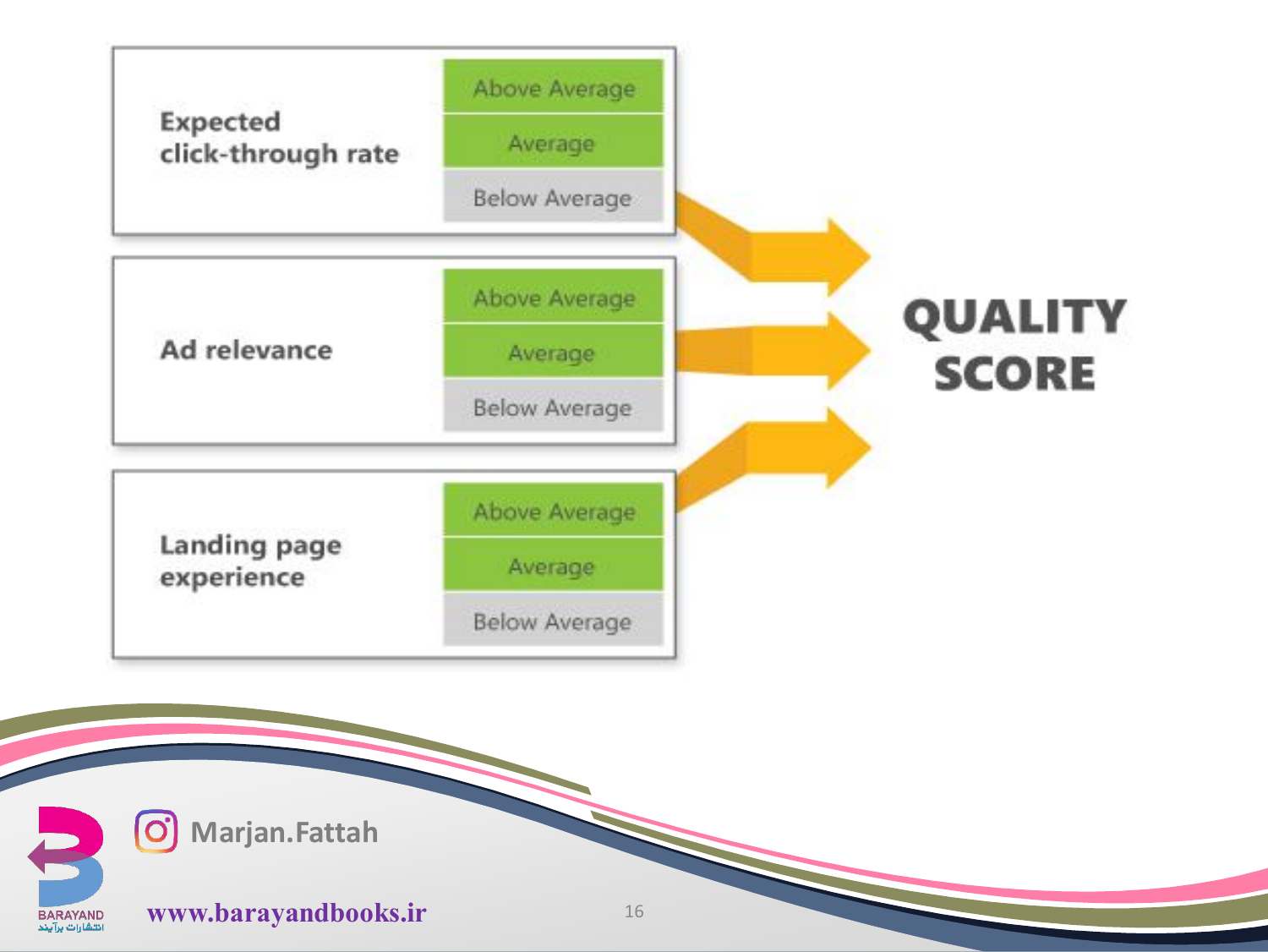# **Extensions**

- **Sitelink extensions**
- **Call extensions**
- **Callout extensions**
- **Promotion extensions**

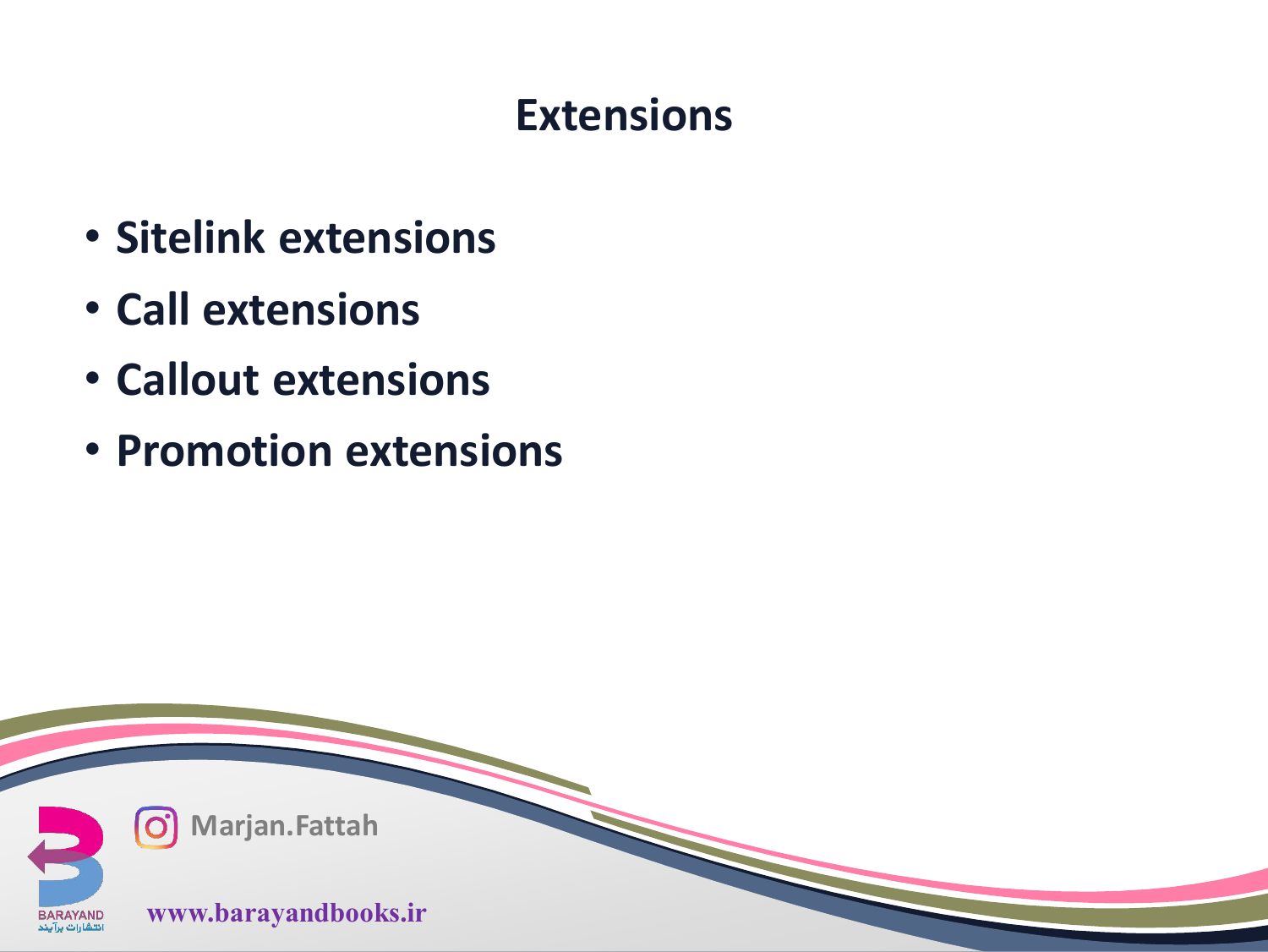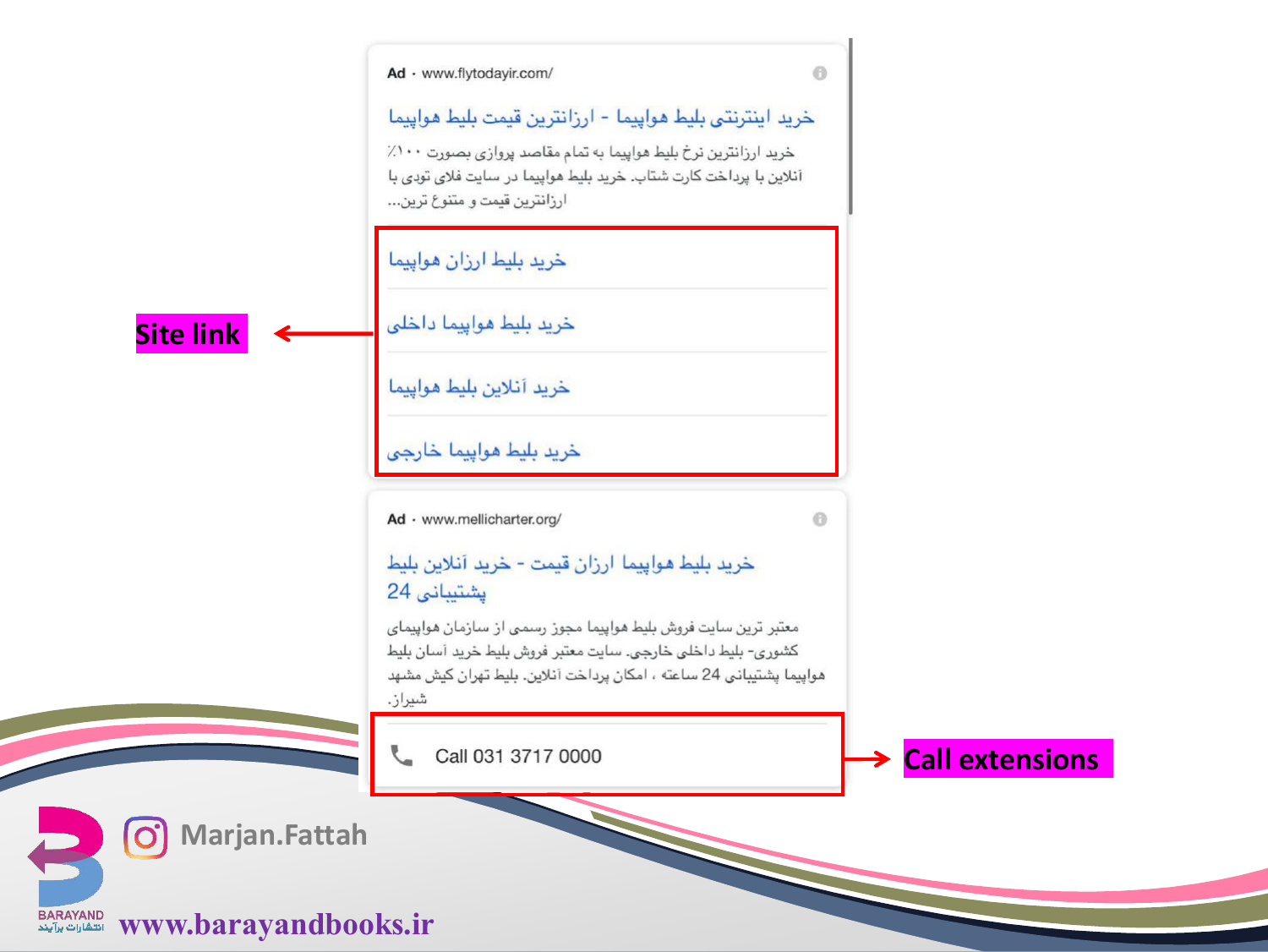



**Marjan.Fattah**

BARAYAND<br>انتشارات برآیند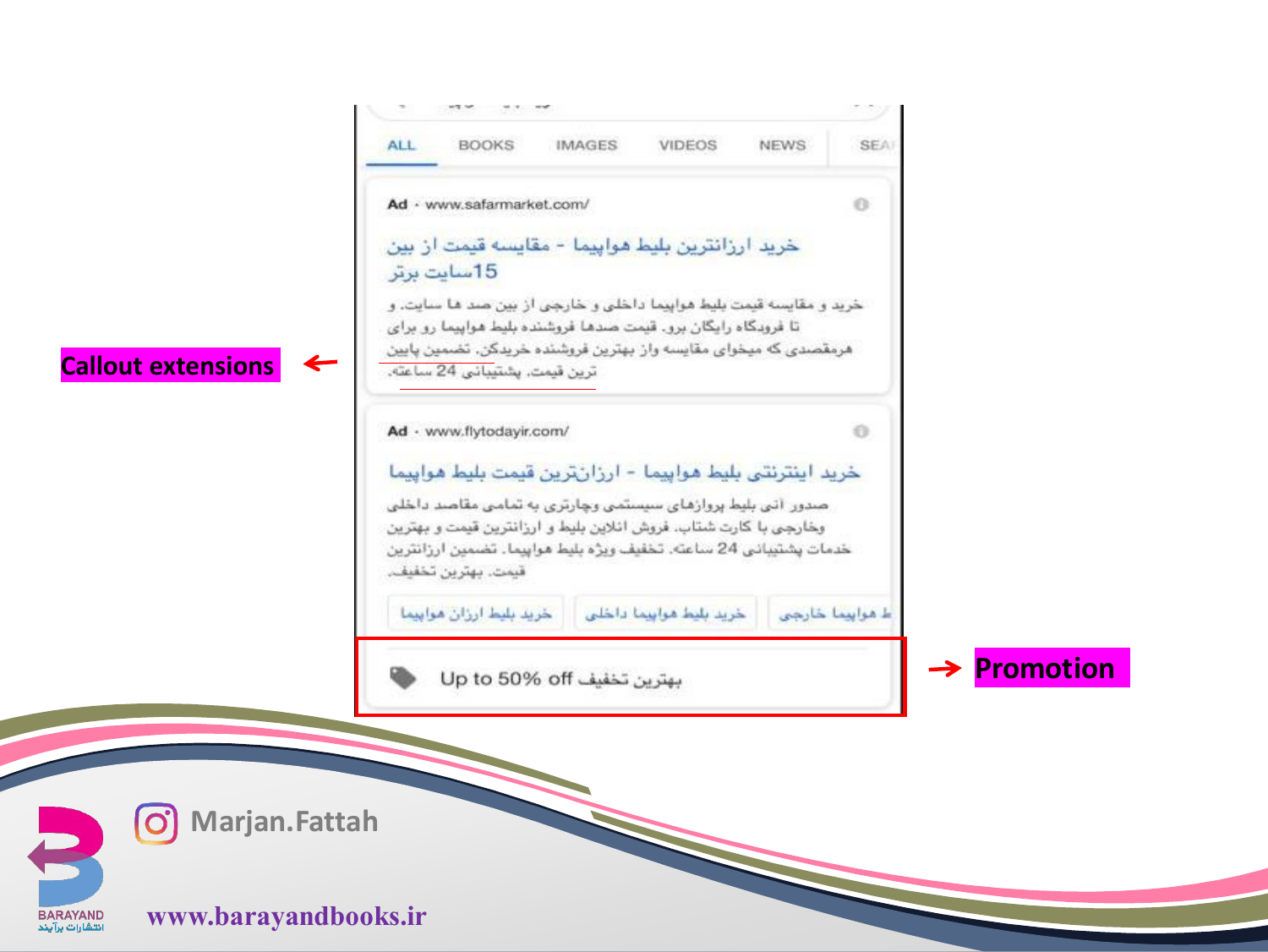

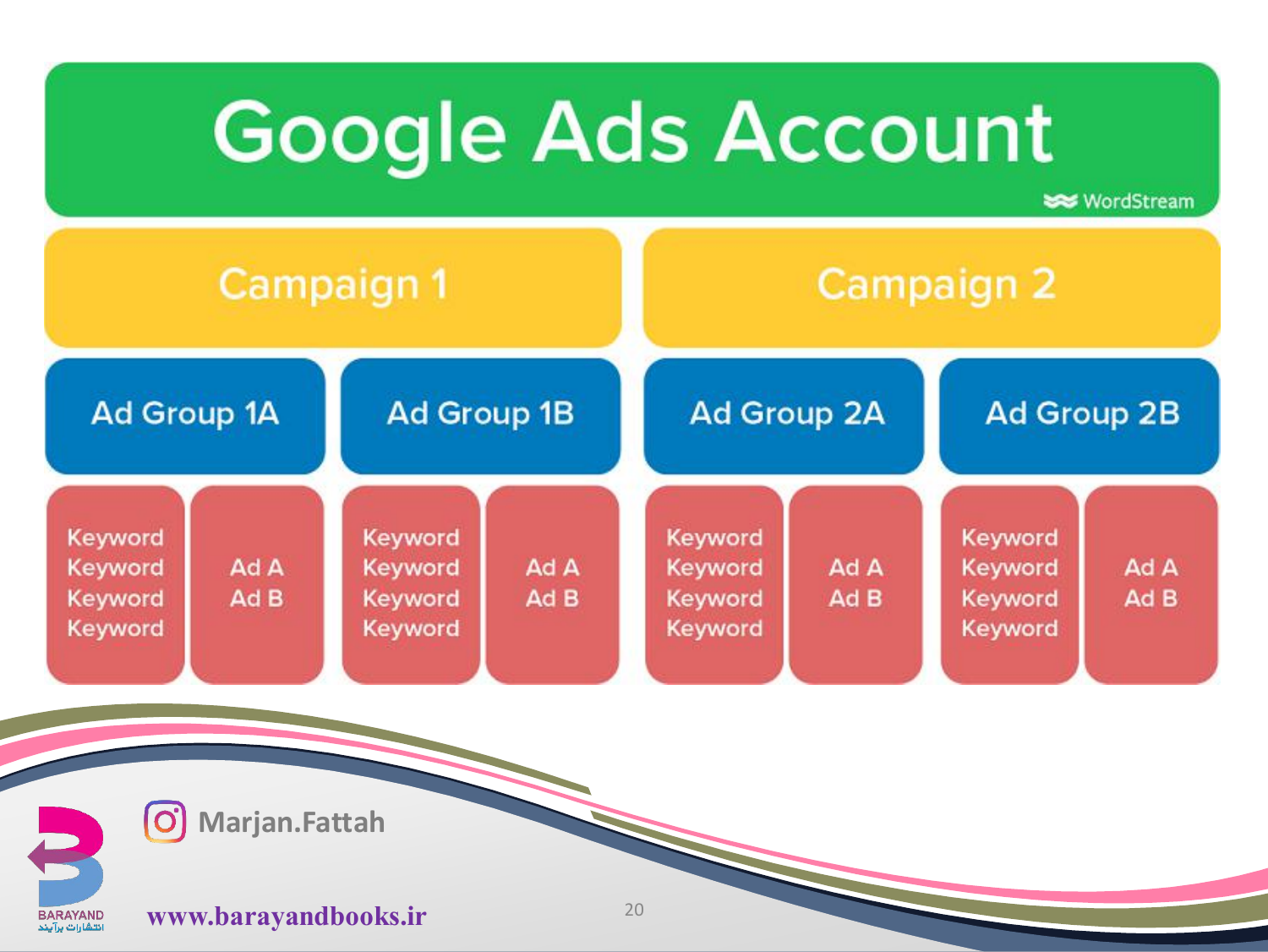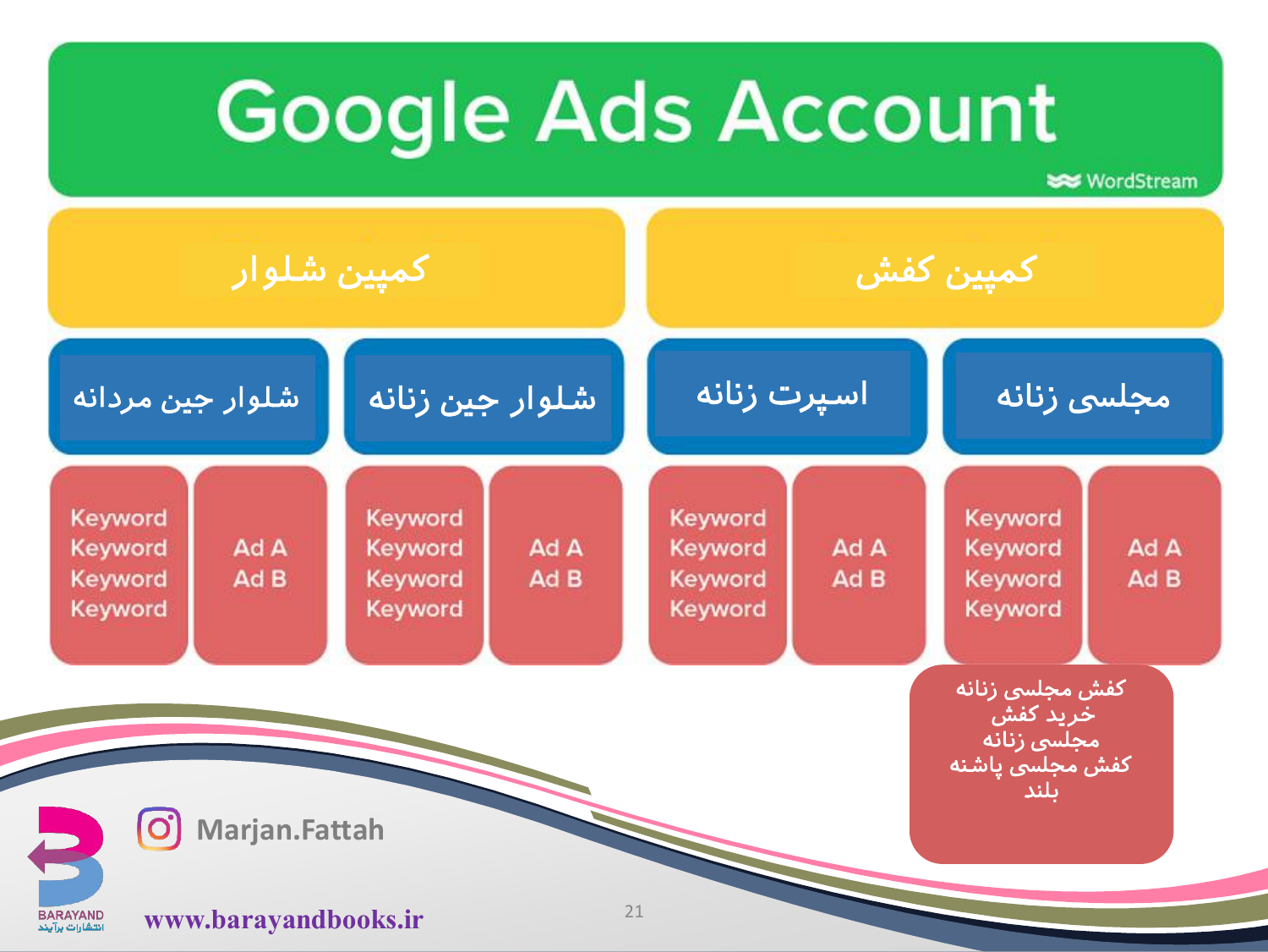### **KEYWORD MATCH TYPES**



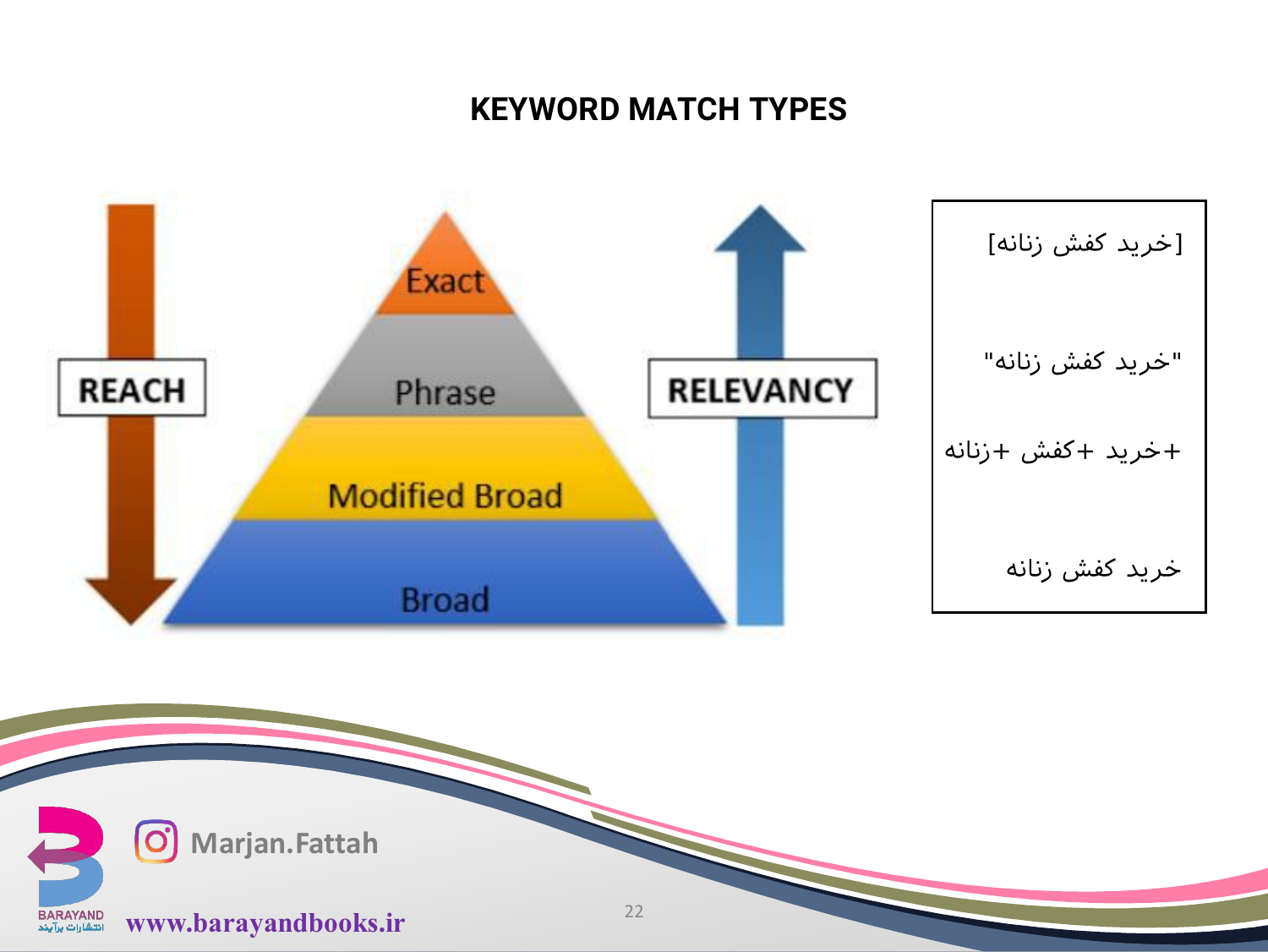#### Search terms

 $\overline{\mathbf{Y}}$ ADD FILTER

|   | Search term                    | Match type         | Added/Excluded      | Ad group | $\downarrow$ Impr. | Clicks | <b>CTR</b> |
|---|--------------------------------|--------------------|---------------------|----------|--------------------|--------|------------|
|   | Total: Search terms ©          |                    |                     |          | 2.756              | 1,569  | 56.93%     |
| ш | mba دوره                       | Exact match        | $\checkmark$ Added  | sharif   | 240                | 55     | 22.92%     |
| ы | دانشگاه تهران mba دوره         | Exact match        | $\checkmark$ Added  | sharif   | 161                | 62     | 38.51%     |
|   | mba دوره های                   | Exact match        | $\checkmark$ Added  | sharif   | 87                 | 31     | 35.63%     |
| m | جيست mba دوره                  | Exact match        | $\checkmark$ Added  | sharif   | 86                 | 46     | 53.49%     |
|   | ام بی ای                       | Exact match        | $\checkmark$ Added  | sharif   | 85                 | 18     | 21.18%     |
|   | mba مدرک                       | Exact match        | $\checkmark$ Added  | sharif   | 83                 | 30     | 36.14%     |
| Ш | mba هزينه دوره                 | Exact match        | $\checkmark$ Added  | sharif   | 70                 | 36     | 51.43%     |
| ы | mba                            | <b>Broad match</b> | $\bigcirc$ Excluded | sharif   | 54                 | 25     | 46.30%     |
| П | دانشگاه شریف mba دوره          | Exact match        | $\checkmark$ Added  | sharif   | 46                 | 26     | 56.52%     |
| П | دانشگاه تهران mba              | Exact match        | $\checkmark$ Added  | sharif   | 45                 | 16     | 35.56%     |
| П | دانشگاه تهران mba هزينه دوره   | Phrase match       | None                | sharif   | 42                 | 18     | 42.86%     |
| П | دانشگاه تهران mba دوره های     | Phrase match       | None                | sharif   | 35                 | 18     | 51.43%     |
|   | ماهان mba هزينه دوره           | Phrase match       | $\checkmark$ Added  | sharif   | 35                 | 15     | 42.86%     |
| M | dba دوره                       | <b>Broad match</b> | None                | sharif   | 29                 | 5      | 17.24%     |
|   | دانشگاه امیرکبیر mba دوره      | Exact match        | $\checkmark$ Added  | sharif   | 25                 | 15     | 60.00%     |
|   | سازمان مديريت mba دوره<br>منفذ | Exact match        | $\checkmark$ Added  | sharif   | 25                 | 11     | 44.00%     |



**Marjan.Fattah**  $\odot$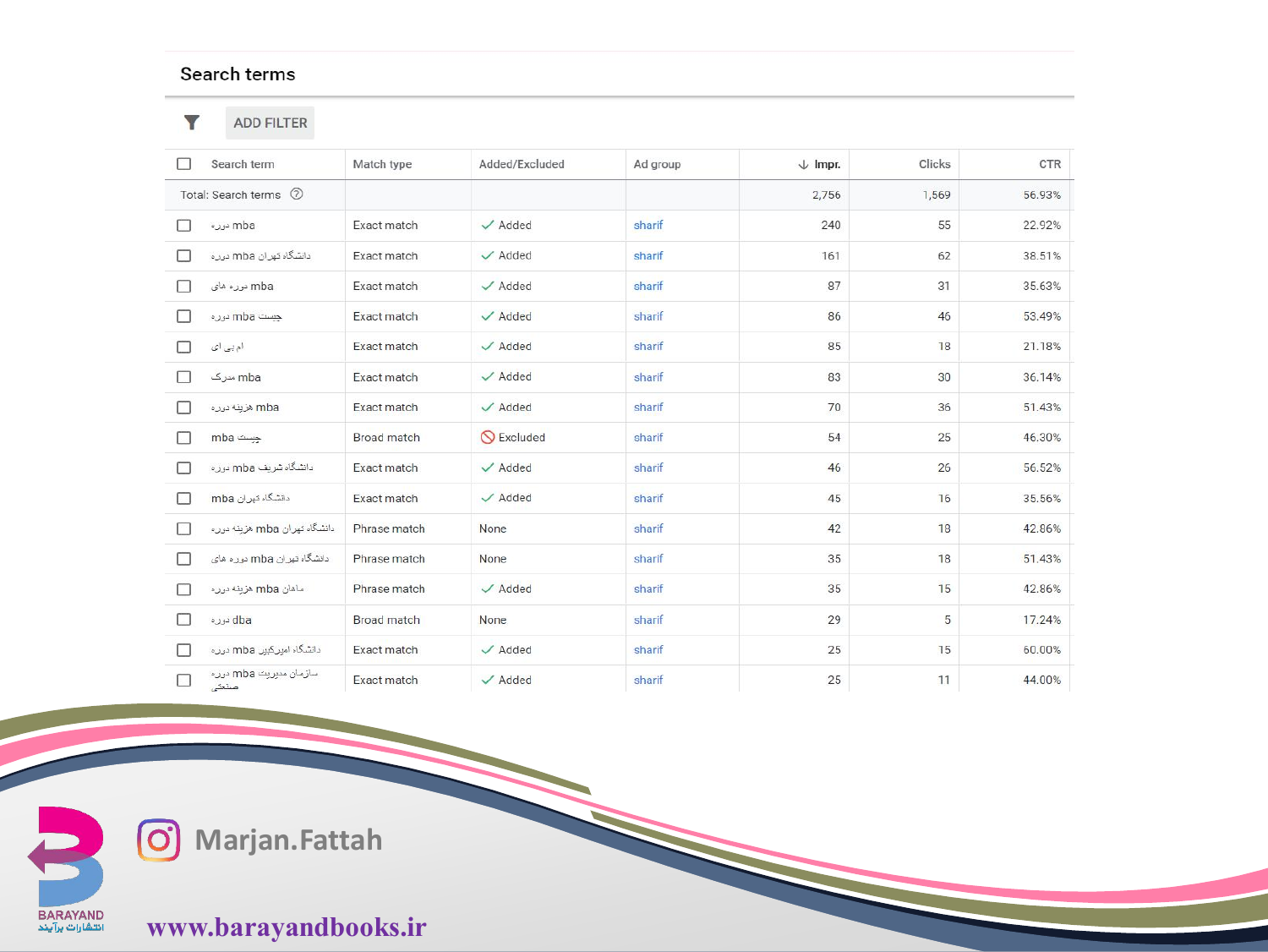#### Format text ads

| Edit text ad                                                                                                                          | $\overline{a}$ | 1 of 2 previews < >                                                                                                                                                                                                            |  |  |
|---------------------------------------------------------------------------------------------------------------------------------------|----------------|--------------------------------------------------------------------------------------------------------------------------------------------------------------------------------------------------------------------------------|--|--|
| Final URL                                                                                                                             |                |                                                                                                                                                                                                                                |  |  |
| https://pesteh.net/                                                                                                                   | $\circ$        | Highlight ad                                                                                                                                                                                                                   |  |  |
| Headline 1                                                                                                                            |                | Mobile                                                                                                                                                                                                                         |  |  |
| فروشگاه ابنترنشي أجيل و خشكبار                                                                                                        | $^{\circ}$     |                                                                                                                                                                                                                                |  |  |
| Headline 2                                                                                                                            | 30/30          |                                                                                                                                                                                                                                |  |  |
| با سنه بندی شبک وزیبا                                                                                                                 | $^{\circ}$     |                                                                                                                                                                                                                                |  |  |
| Headline 3                                                                                                                            | 22/30          | سَنَهُ/أَهِيلَ_أَنْاسَ) Ad · www.pesteh.net<br>ö                                                                                                                                                                               |  |  |
| كليك كل و أناتين خريد كن                                                                                                              | $^{\circ}$     | فروشگاه اینترنتی آجیل و خشکبار   با بسته بندی شیک وزیبا                                                                                                                                                                        |  |  |
| Display path 2<br>أجول أناتون /<br>www.pesteh.net / سنة                                                                               | 24/30          | فروشگاه اینٹرنٹی پسته، خرید انواع آجیل، خشکیار و تنتائث با شرک ترین بسته<br>بندی مناسب هدیه. برای خرید آنائین آجیل کلیک کنید، بیثرین کیتیت و بدون مواد<br>افزودني، امكان مشاوره والبكان بتشيتر 24ساعة، عرضا أناش مشاوره والكان |  |  |
| 4/15<br>11/15<br>Description 1                                                                                                        |                | رضيس كهيك بتشكر الإسعاد Amenities: بمسيح بيطنك راسائيك                                                                                                                                                                         |  |  |
| فروشگاه اینترنش پسته، عرید انواع آجیل، عشکیار و نتفاشت با شیک ترین بسته بندی مناسب هدیه                                               | $\circledcirc$ | خريد أنلاين انواع أجيل                                                                                                                                                                                                         |  |  |
|                                                                                                                                       |                | میوه خشک و جبیس میوه                                                                                                                                                                                                           |  |  |
| Description 2                                                                                                                         | 88/90          | خرید آنلاین نملوش گیاهی                                                                                                                                                                                                        |  |  |
| برای خرید آنهاین آجیل کلیک کنید، بهترین کیفیت و بدون مواد افزودنی، امکان مشاوره رایگان                                                | $\circledcirc$ | خريد اتواع تتقلات                                                                                                                                                                                                              |  |  |
|                                                                                                                                       | 86/90          |                                                                                                                                                                                                                                |  |  |
| $\vee$ Ad URL options                                                                                                                 |                | Call 02128424505<br>₹                                                                                                                                                                                                          |  |  |
| Saving the ad updates it to a new version and sends it for review. Metrics for<br>previous versions will still be visible. Learn more |                | Your ad might not always include all your text. Some shortening may also occur in some formats. You can make<br>sure certain text appears in your ad. Learn more                                                               |  |  |

SAVE AD CANCEL

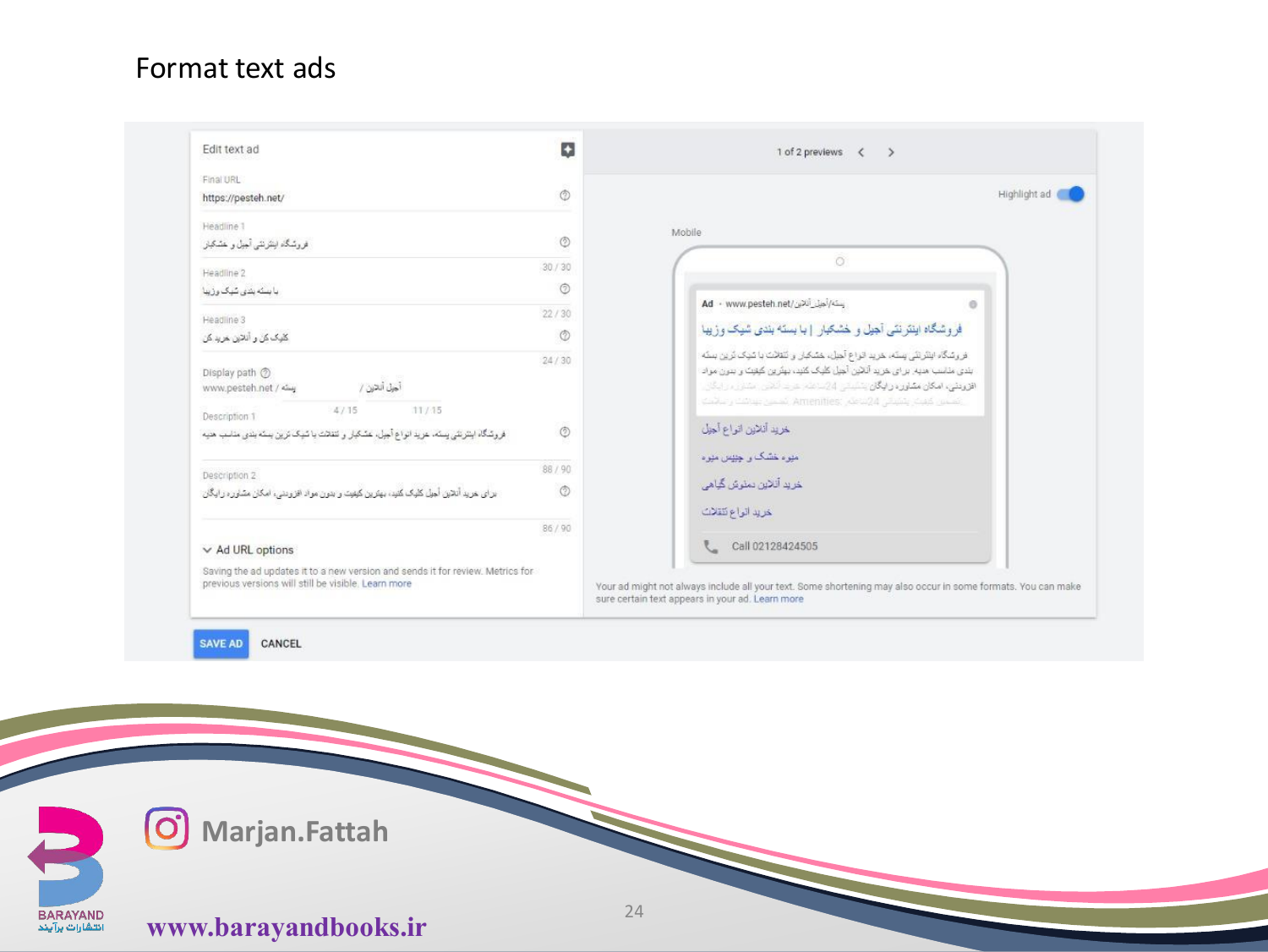## **"keyword research"**

**OKeyword planner** 

**O**Search console

Google suggest

Kwfinder.com

Keyword.io